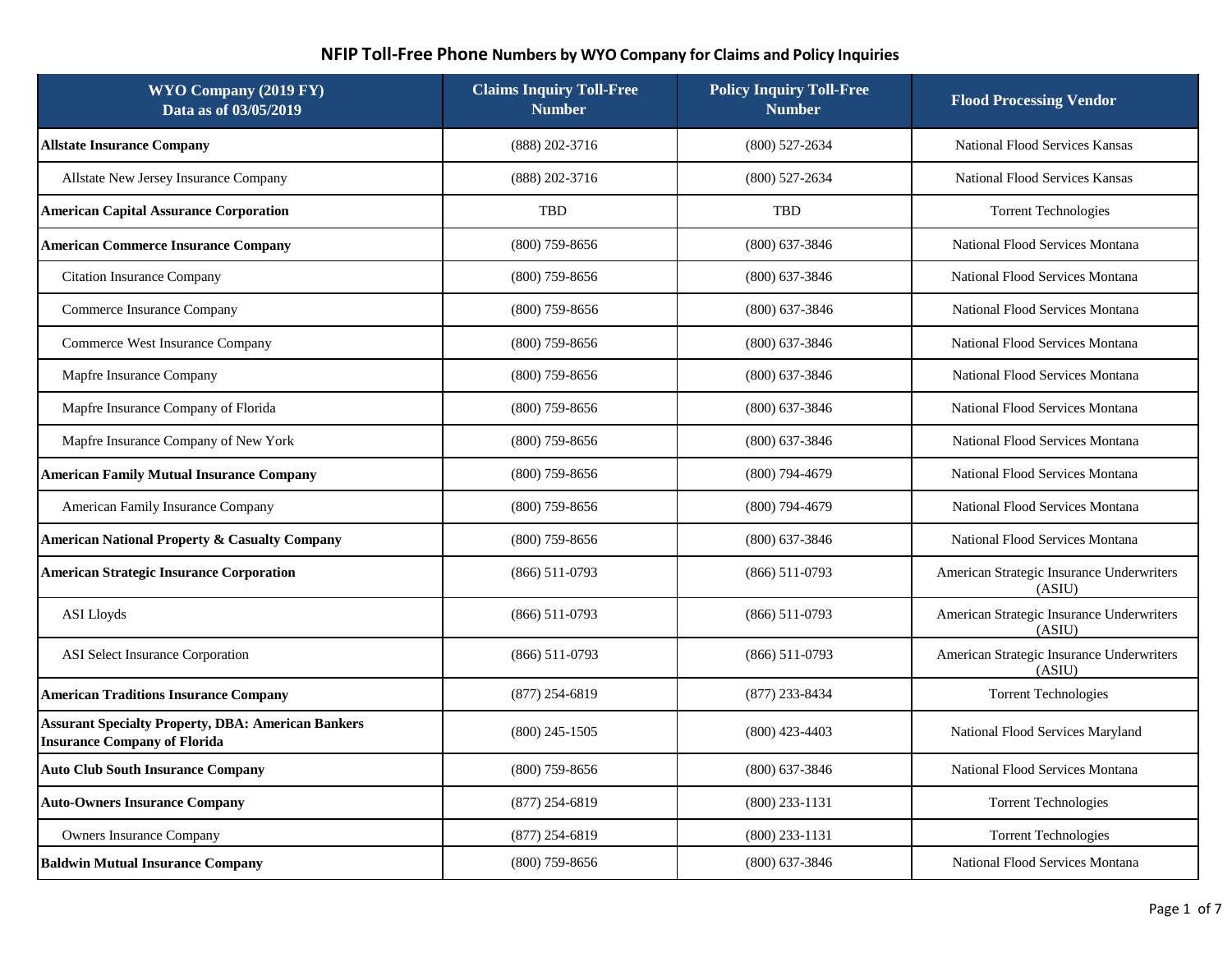| WYO Company (2019 FY)<br>Data as of 03/05/2019                                   | <b>Claims Inquiry Toll-Free</b><br><b>Number</b> | <b>Policy Inquiry Toll-Free</b><br><b>Number</b> | <b>Flood Processing Vendor</b>  |
|----------------------------------------------------------------------------------|--------------------------------------------------|--------------------------------------------------|---------------------------------|
| <b>Bankers Insurance Group, DBA: First Community</b><br><b>Insurance Company</b> | $(800)$ 765-9700                                 | $(866)$ 356-6335                                 | <b>BinTech Partners</b>         |
| <b>Bankers Insurance Company</b>                                                 | $(800)$ 765-9700                                 | $(866)$ 356-6335                                 | <b>BinTech Partners</b>         |
| <b>Bankers Specialty Insurance Company</b>                                       | $(800)$ 765-9700                                 | $(866)$ 356-6335                                 | <b>BinTech Partners</b>         |
| <b>Capitol Preferred Insurance Company</b>                                       | $(800)$ 759-8656                                 | $(800)$ 637-3846                                 | National Flood Services Montana |
| <b>Centauri Specialty Insurance Company</b>                                      | $(800)$ 416-6411                                 | $(877)$ 254-6819                                 | <b>Torrent Technologies</b>     |
| Cooperativa de Seguros Multiples de Puerto Rico                                  | $(800)$ 759-8656                                 | $(800)$ 637-3846                                 | National Flood Services Montana |
| <b>Cornerstone National Insurance Company</b>                                    | $(800)$ 759-8656                                 | $(800)$ 637-3846                                 | National Flood Services Montana |
| <b>CSAA Insurance Exchange</b>                                                   | $(800)$ 759-8656                                 | $(800)$ 637-3846                                 | National Flood Services Montana |
| AAA Mid-Atlantic Insurance Company of New Jersey                                 | $(800)$ 759-8656                                 | $(800)$ 637-3846                                 | National Flood Services Montana |
| AAA Northern California, Nevada and Utah Insurance<br>Exchange                   | $(800)$ 759-8656                                 | $(800)$ 637-3846                                 | National Flood Services Montana |
| <b>ACA</b> Insurance Company                                                     | $(800)$ 759-8656                                 | $(800)$ 637-3846                                 | National Flood Services Montana |
| <b>CSAA Affinity Insurance Company</b>                                           | $(800)$ 759-8656                                 | $(800)$ 637-3846                                 | National Flood Services Montana |
| CSAA Fire & Casualty Insurance Company                                           | $(800)$ 759-8656                                 | $(800)$ 637-3846                                 | National Flood Services Montana |
| CSAA General Insurance Company                                                   | $(800)$ 759-8656                                 | $(800)$ 637-3846                                 | National Flood Services Montana |
| CSAA Mid-Atlantic Insurance Company                                              | $(800)$ 759-8656                                 | $(800)$ 637-3846                                 | National Flood Services Montana |
| Keystone Insurance Company                                                       | $(800)$ 759-8656                                 | $(800)$ 637-3846                                 | National Flood Services Montana |
| Western United Insurance Company                                                 | $(800)$ 759-8656                                 | $(800)$ 637-3846                                 | National Flood Services Montana |
| <b>Everett Cash Mutual Insurance Company</b>                                     | $(800)$ 759-8656                                 | $(800)$ 637-3846                                 | National Flood Services Montana |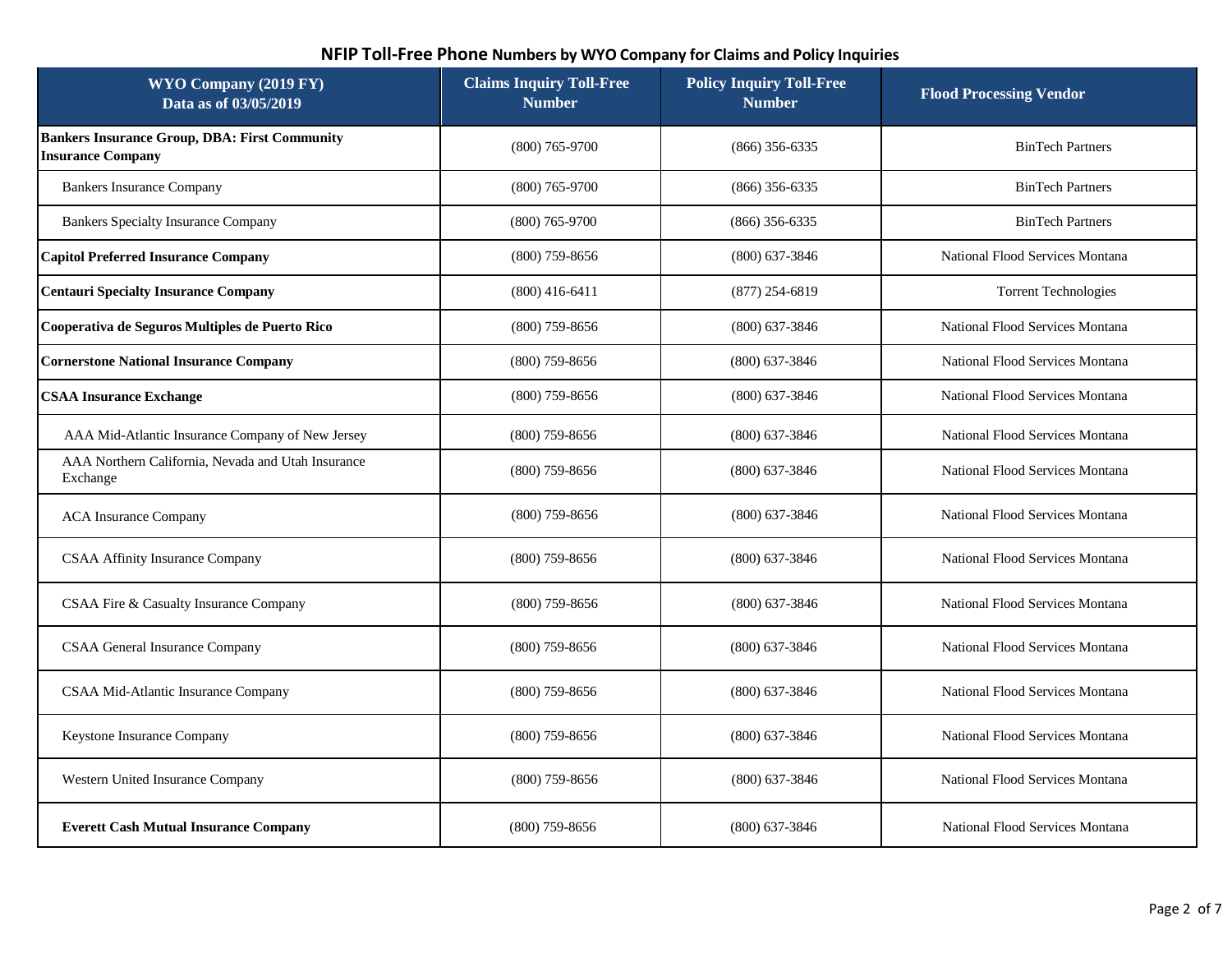| WYO Company (2019 FY)<br>Data as of 03/05/2019        | <b>Claims Inquiry Toll-Free</b><br><b>Number</b> | <b>Policy Inquiry Toll-Free</b><br><b>Number</b> | <b>Flood Processing Vendor</b>  |
|-------------------------------------------------------|--------------------------------------------------|--------------------------------------------------|---------------------------------|
| <b>Farm Family Casualty Insurance Company</b>         | $(800)$ 759-8656                                 | $(800)$ 637-3846                                 | National Flood Services Montana |
| Farmers Insurance Group, DBA: Fire Insurance Exchange | $(800)$ 759-8656                                 | (888) 391-2810                                   | National Flood Services Montana |
| Civic Property & Casualty Company                     | $(800)$ 759-8656                                 | (888) 391-2810                                   | National Flood Services Montana |
| Farmers Insurance Company                             | $(800)$ 759-8656                                 | $(888)$ 391-2810                                 | National Flood Services Montana |
| Farmers Insurance Company of Arizona                  | $(800)$ 759-8656                                 | (888) 391-2810                                   | National Flood Services Montana |
| Farmers Insurance Company of Idaho                    | $(800)$ 759-8656                                 | $(888)$ 391-2810                                 | National Flood Services Montana |
| Farmers Insurance Company of Oregon                   | $(800)$ 759-8656                                 | (888) 391-2810                                   | National Flood Services Montana |
| Farmers Insurance Company of Washington               | $(800)$ 759-8656                                 | (888) 391-2810                                   | National Flood Services Montana |
| Farmers Insurance Exchange                            | $(800)$ 759-8656                                 | (888) 391-2810                                   | National Flood Services Montana |
| Farmers Insurance of Columbus                         | $(800)$ 759-8656                                 | (888) 391-2810                                   | National Flood Services Montana |
| Farmers New Century Insurance Company                 | $(800)$ 759-8656                                 | (888) 391-2810                                   | National Flood Services Montana |
| Foremost Insurance Company of Grand Rapids, Michigan  | $(800)$ 759-8656                                 | (888) 391-2810                                   | National Flood Services Montana |
| Illinois Farmers Insurance Company                    | $(800)$ 759-8656                                 | (888) 391-2810                                   | National Flood Services Montana |
| Mid-Century Insurance Company                         | $(800)$ 759-8656                                 | (888) 391-2810                                   | National Flood Services Montana |
| Texas Farmers Insurance Company                       | $(800)$ 759-8656                                 | (888) 391-2810                                   | National Flood Services Montana |
| Truck Insurance Exchange                              | $(800)$ 759-8656                                 | (888) 391-2810                                   | National Flood Services Montana |
| <b>FedNat Insurance Company</b>                       | $(800)$ 759-8656                                 | $(800)$ 637-3846                                 | National Flood Services Montana |
| First American Property & Casualty Insurance Company  | $(800)$ 759-8656                                 | (888) 920-1155                                   | National Flood Services Montana |
| <b>First Insurance Company of Hawaii</b>              | $(877)$ 254-6819                                 | $(877)$ 625-8240                                 | <b>Torrent Technologies</b>     |
| <b>First Protective Insurance Company</b>             | $(877)$ 254-6819                                 | $(866)$ 535-7418                                 | <b>Torrent Technologies</b>     |
| <b>Florida Family Insurance Company</b>               | $(888)$ 486-4663                                 | $(800)$ 410-0048                                 | <b>Torrent Technologies</b>     |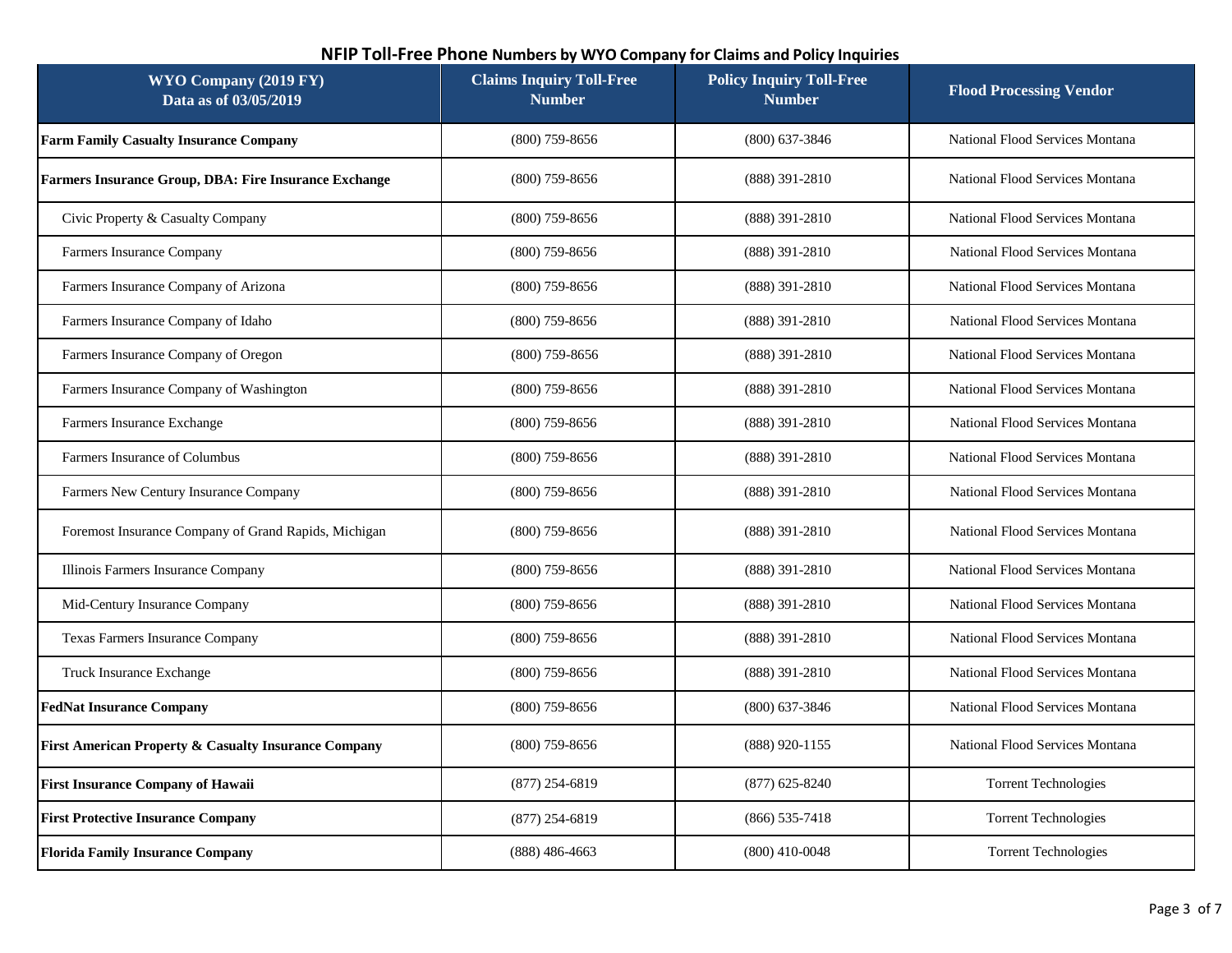| WYO Company (2019 FY)<br>Data as of 03/05/2019               | <b>Claims Inquiry Toll-Free</b><br><b>Number</b> | <b>Policy Inquiry Toll-Free</b><br><b>Number</b> | <b>Flood Processing Vendor</b>  |
|--------------------------------------------------------------|--------------------------------------------------|--------------------------------------------------|---------------------------------|
| <b>Gulfstream Property and Casualty Insurance Company</b>    | $(877)$ 772-6149                                 | $(877)$ 772-6149                                 | <b>Torrent Technologies</b>     |
| <b>Hartford Fire Insurance Company</b>                       | $(800)$ 759-8656                                 | $(800)$ 303-5663                                 | National Flood Services Montana |
| Hartford Fire Insurance Company of Midwest                   | $(800)$ 759-8656                                 | $(800)$ 303-5663                                 | National Flood Services Montana |
| <b>Hartford Underwriters Insurance Company</b>               | $(800)$ 759-8656                                 | $(800)$ 637-3846                                 | National Flood Services Montana |
| <b>Homesite Insurance Company</b>                            | $(877)$ 254-6819                                 | $(866) 535 - 7420$                               | <b>Torrent Technologies</b>     |
| Homesite Indemnity Company                                   | $(877)$ 254-6819                                 | $(866) 535 - 7420$                               | <b>Torrent Technologies</b>     |
| Homesite Insurance Company of California                     | $(877)$ 254-6819                                 | $(866) 535 - 7420$                               | <b>Torrent Technologies</b>     |
| Homesite Insurance Company of Florida                        | $(877)$ 254-6819                                 | $(866) 535 - 7420$                               | <b>Torrent Technologies</b>     |
| Homesite Insurance Company of Georgia                        | $(877)$ 254-6819                                 | $(866) 535 - 7420$                               | <b>Torrent Technologies</b>     |
| Homesite Insurance Company of Illinois                       | $(877)$ 254-6819                                 | $(866) 535 - 7420$                               | <b>Torrent Technologies</b>     |
| Homesite Insurance Company of the Midwest                    | $(877)$ 254-6819                                 | $(866)$ 535-7420                                 | <b>Torrent Technologies</b>     |
| Homesite Insurance Company of New York                       | $(877)$ 254-6819                                 | $(866) 535 - 7420$                               | <b>Torrent Technologies</b>     |
| Homesite Lloyd's of Texas                                    | $(877)$ 254-6819                                 | $(866)$ 535-7420                                 | <b>Torrent Technologies</b>     |
| <b>Integrand Assurance Company</b>                           | $(787) 781 - 0707$                               | $(787) 781 - 0707$                               | <b>Torrent Technologies</b>     |
| <b>Island Insurance Company</b>                              | $(800)$ 759-8656                                 | $(800)$ 637-3846                                 | National Flood Services Montana |
| <b>Liberty Mutual Fire Insurance Company</b>                 | $(800)$ 814-4233                                 | $(800)$ 814-4233                                 | DXC Technology                  |
| <b>Mapfre PRAICO Insurance Company</b>                       | (888) 835-3634                                   | $(866)$ 993-8004                                 | No Vendor                       |
| Metropolitan Property & Casualty Insurance Company           | $(877)$ 254-6819                                 | $(866)$ 256-8078                                 | <b>Torrent Technologies</b>     |
| Metropolitan Direct Property & Casualty Insurance<br>Company | (877) 254-6819                                   | $(866)$ 256-8078                                 | <b>Torrent Technologies</b>     |
| <b>Multinational Insurance Company</b>                       | $(800)$ 759-8656                                 | $(800)$ 637-3846                                 | National Flood Services Montana |
| <b>National General Insurance Company</b>                    | $(877)$ 254-6819                                 | $(866)$ 535-7417                                 | <b>Torrent Technologies</b>     |
| National General Assurance Company                           | $(877)$ 254-6819                                 | $(866) 535 - 7417$                               | <b>Torrent Technologies</b>     |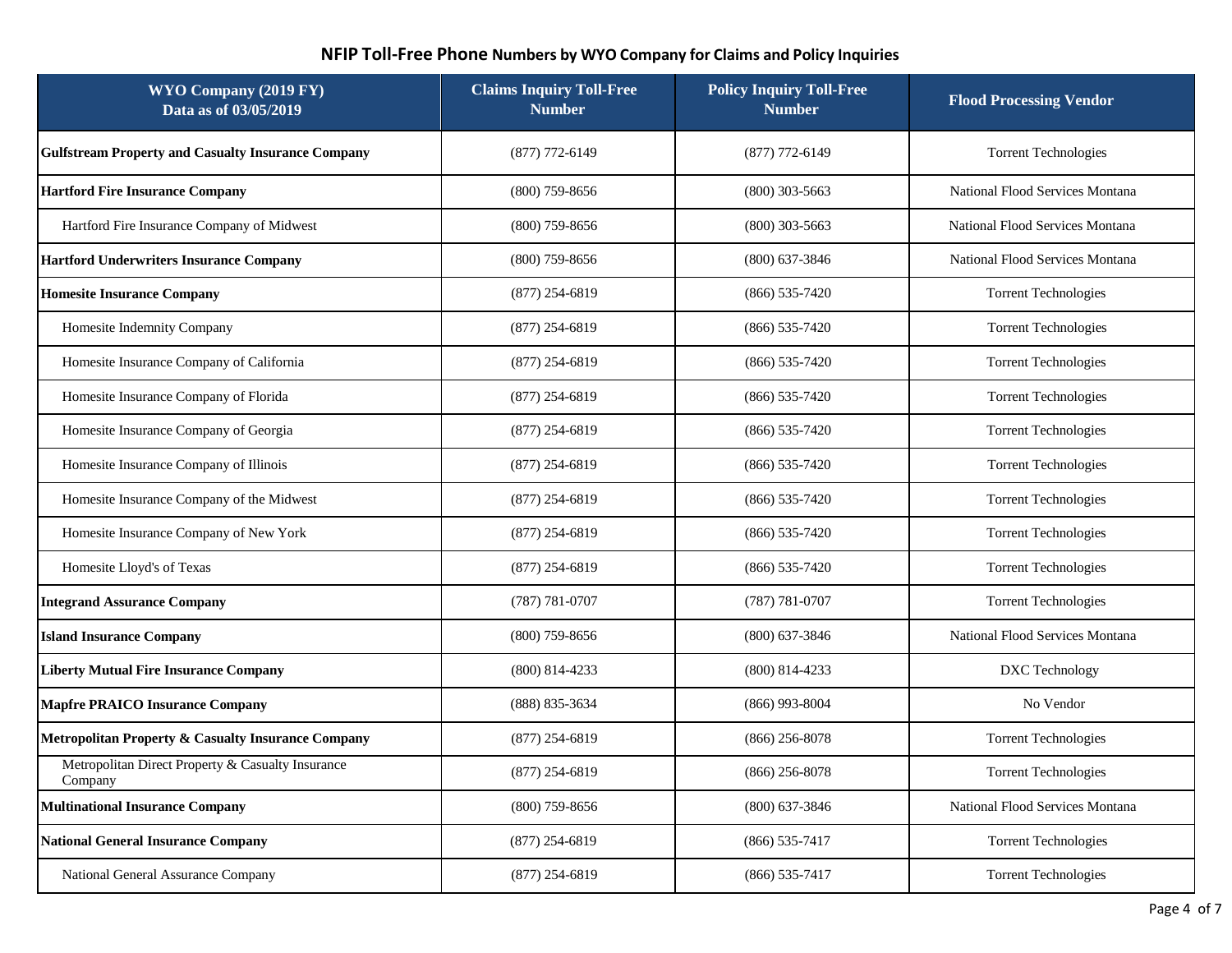| WYO Company (2019 FY)<br>Data as of 03/05/2019       | <b>Claims Inquiry Toll-Free</b><br><b>Number</b> | <b>Policy Inquiry Toll-Free</b><br><b>Number</b> | <b>Flood Processing Vendor</b>   |
|------------------------------------------------------|--------------------------------------------------|--------------------------------------------------|----------------------------------|
| National General Insurance Online                    | $(877)$ 254-6819                                 | $(866)$ 535-7417                                 | <b>Torrent Technologies</b>      |
| <b>Integon Casualty Insurance Company</b>            | $(877)$ 254-6819                                 | $(866)$ 535-7417                                 | <b>Torrent Technologies</b>      |
| Integon General Insurance Company                    | $(877)$ 254-6819                                 | $(866)$ 535-7417                                 | <b>Torrent Technologies</b>      |
| <b>Integon Indemnity Corporation</b>                 | $(877)$ 254-6819                                 | $(866)$ 535-7417                                 | <b>Torrent Technologies</b>      |
| <b>Integon National Insurance Company</b>            | $(877)$ 254-6819                                 | $(866)$ 535-7417                                 | <b>Torrent Technologies</b>      |
| <b>Integon Preferred Insurance Company</b>           | $(877)$ 254-6819                                 | $(866)$ 535-7417                                 | <b>Torrent Technologies</b>      |
| MIC General Insurance Corporation                    | $(877)$ 254-6819                                 | $(866)$ 535-7417                                 | <b>Torrent Technologies</b>      |
| New South Insurance Company                          | $(877)$ 254-6819                                 | $(866)$ 535-7417                                 | <b>Torrent Technologies</b>      |
| <b>National Lloyds Insurance Company</b>             | (800) 749-6419 x57570                            | (800) 750-8656 x57570                            | National Flood Services Maryland |
| <b>New Hampshire Insurance Company</b>               | $(800)$ 759-8656                                 | $(800)$ 637-3846                                 | National Flood Services Montana  |
| <b>NFIP Direct Servicing Agent</b>                   | $(800)$ 767-4341                                 | $(800)$ 638-6620                                 | No Vendor                        |
| <b>New Jersey Re-Insurance Company</b>               | $(866)$ 917-5124                                 | (800) 882-6573 x4552                             | National Flood Services Kansas   |
| <b>NGM Insurance Company</b>                         | $(800)$ 759-8656                                 | $(800)$ 637-3846                                 | National Flood Services Montana  |
| Main Street America Assurance Company                | $(800)$ 759-8656                                 | $(800)$ 637-3846                                 | National Flood Services Montana  |
| Old Dominion Insurance Company                       | $(800)$ 759-8656                                 | $(800)$ 637-3846                                 | National Flood Services Montana  |
| Occidental Fire & Casualty Company of North Carolina | $(800)$ 759-8656                                 | $(800)$ 637-3846                                 | National Flood Services Montana  |
| <b>Pacific Indemnity Insurance Company</b>           | $(800)$ 759-8656                                 | $(800)$ 637-3846                                 | National Flood Services Montana  |
| Philadelphia Contributionship Insurance Company      | $(800)$ 759-8656                                 | $(800)$ 637-3846                                 | National Flood Services Montana  |
| Germantown Insurance Company                         | $(800)$ 759-8656                                 | $(800)$ 637-3846                                 | National Flood Services Montana  |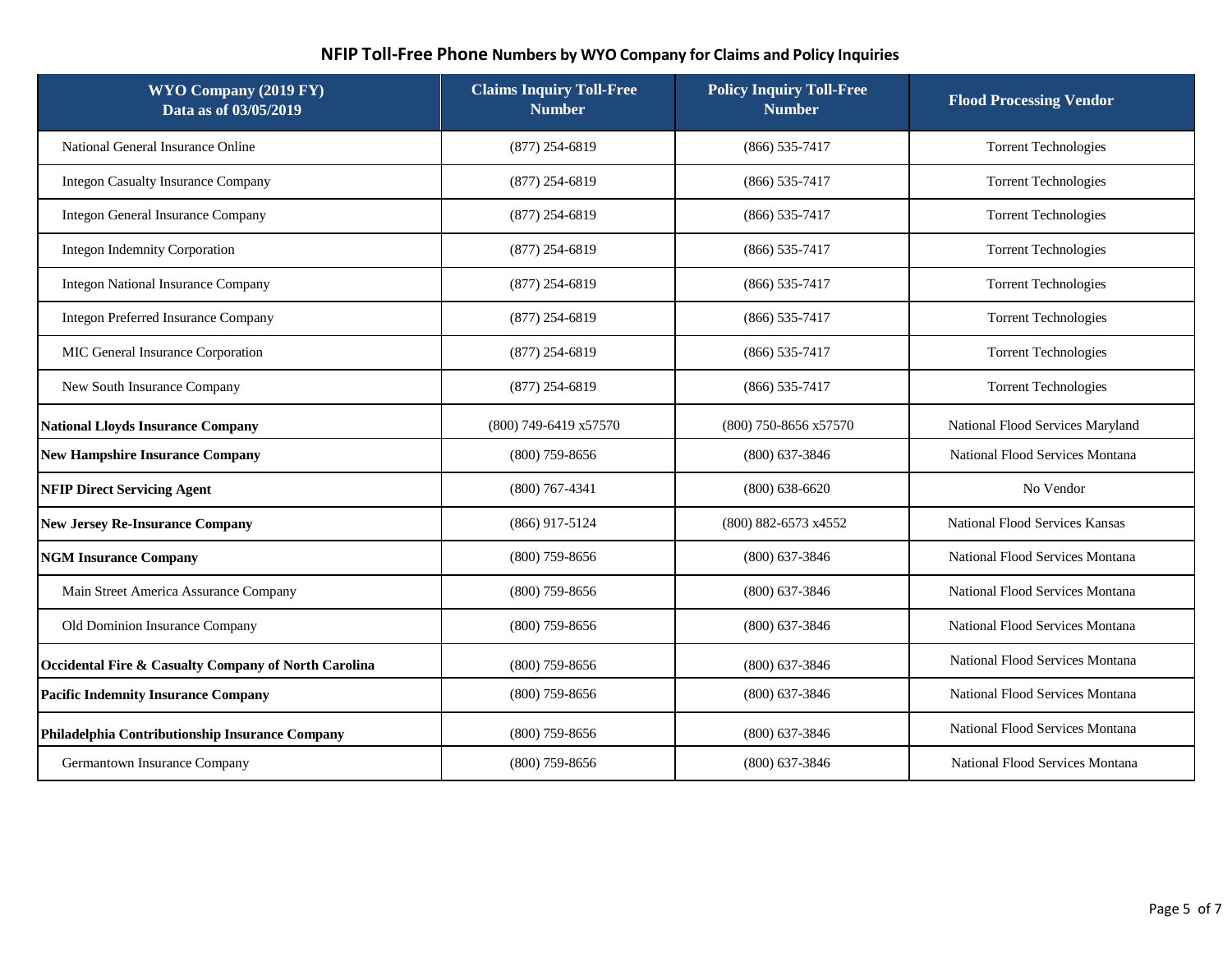| WYO Company (2019 FY)<br>Data as of 03/05/2019         | <b>Claims Inquiry Toll-Free</b><br><b>Number</b> | <b>Policy Inquiry Toll-Free</b><br><b>Number</b> | <b>Flood Processing Vendor</b>  |
|--------------------------------------------------------|--------------------------------------------------|--------------------------------------------------|---------------------------------|
| Philadelphia Indemnity Insurance Company               | $(800)$ 759-8656                                 | $(800)$ 988-4647                                 | National Flood Services Montana |
| <b>Pilgrim Insurance Company</b>                       | $(800)$ 759-8656                                 | $(800)$ 637-3846                                 | National Flood Services Montana |
| <b>Bunker Hill Insurance Company</b>                   | $(800)$ 759-8656                                 | $(800)$ 637-3846                                 | National Flood Services Montana |
| High Point Preferred Insurance Company                 | $(800)$ 759-8656                                 | $(800)$ 637-3846                                 | National Flood Services Montana |
| Mount Washington Assurance Corporation                 | $(800)$ 759-8656                                 | $(800)$ 637-3846                                 | National Flood Services Montana |
| Palisades Property & Casualty Insurance Company        | $(800)$ 759-8656                                 | $(800)$ 637-3846                                 | National Flood Services Montana |
| Plymouth Rock Assurance Corporation                    | $(800)$ 759-8656                                 | $(800)$ 637-3846                                 | National Flood Services Montana |
| <b>Prepared Insurance Company</b>                      | $(877)$ 254-6819                                 | $(866) 503 - 6030$                               | <b>Torrent Technologies</b>     |
| Privilege Underwriters Reciprocal Exchange             | $(800)$ 759-8656                                 | $(800)$ 637-3846                                 | National Flood Services Montana |
| <b>QBE Insurance Corporation</b>                       | $(877)$ 254-6819                                 | $(877)$ 264-2944                                 | <b>Torrent Technologies</b>     |
| <b>Rockford Mutual Insurance Company</b>               | $(877)$ 254-6819                                 | $(877)$ 264-2947                                 | <b>Torrent Technologies</b>     |
| <b>SafePoint Insurance Company</b>                     | $(877)$ 254-6819                                 | $(833) 853 - 9311$                               | <b>Torrent Technologies</b>     |
| <b>Selective Insurance Company of America</b>          | $(877)$ 348-0552                                 | $(877)$ 348-0552                                 | <b>Torrent Technologies</b>     |
| Selective Casualty Insurance Company                   | $(877)$ 348-0552                                 | $(877)$ 348-0552                                 | <b>Torrent Technologies</b>     |
| Selective Fire and Casualty Insurance Company          | $(877)$ 348-0552                                 | (877) 348-0552                                   | <b>Torrent Technologies</b>     |
| Selective Insurance Company of New England             | $(877)$ 348-0552                                 | $(877)$ 348-0552                                 | <b>Torrent Technologies</b>     |
| Selective Insurance Company of New York                | $(877)$ 348-0552                                 | $(877)$ 348-0552                                 | <b>Torrent Technologies</b>     |
| Selective Insurance Company of South Carolina          | $(877)$ 348-0552                                 | $(877)$ 348-0552                                 | <b>Torrent Technologies</b>     |
| Selective Insurance Company of Southeast               | $(877)$ 348-0552                                 | $(877)$ 348-0552                                 | <b>Torrent Technologies</b>     |
| <b>Southern Farm Bureau Casualty Insurance Company</b> | $(800)$ 647-8052                                 | $(800)$ 647-8052                                 | <b>Torrent Technologies</b>     |
| Florida Farm Bureau General Insurance Company          | $(800)$ 647-8052                                 | $(800)$ 647-8052                                 | <b>Torrent Technologies</b>     |